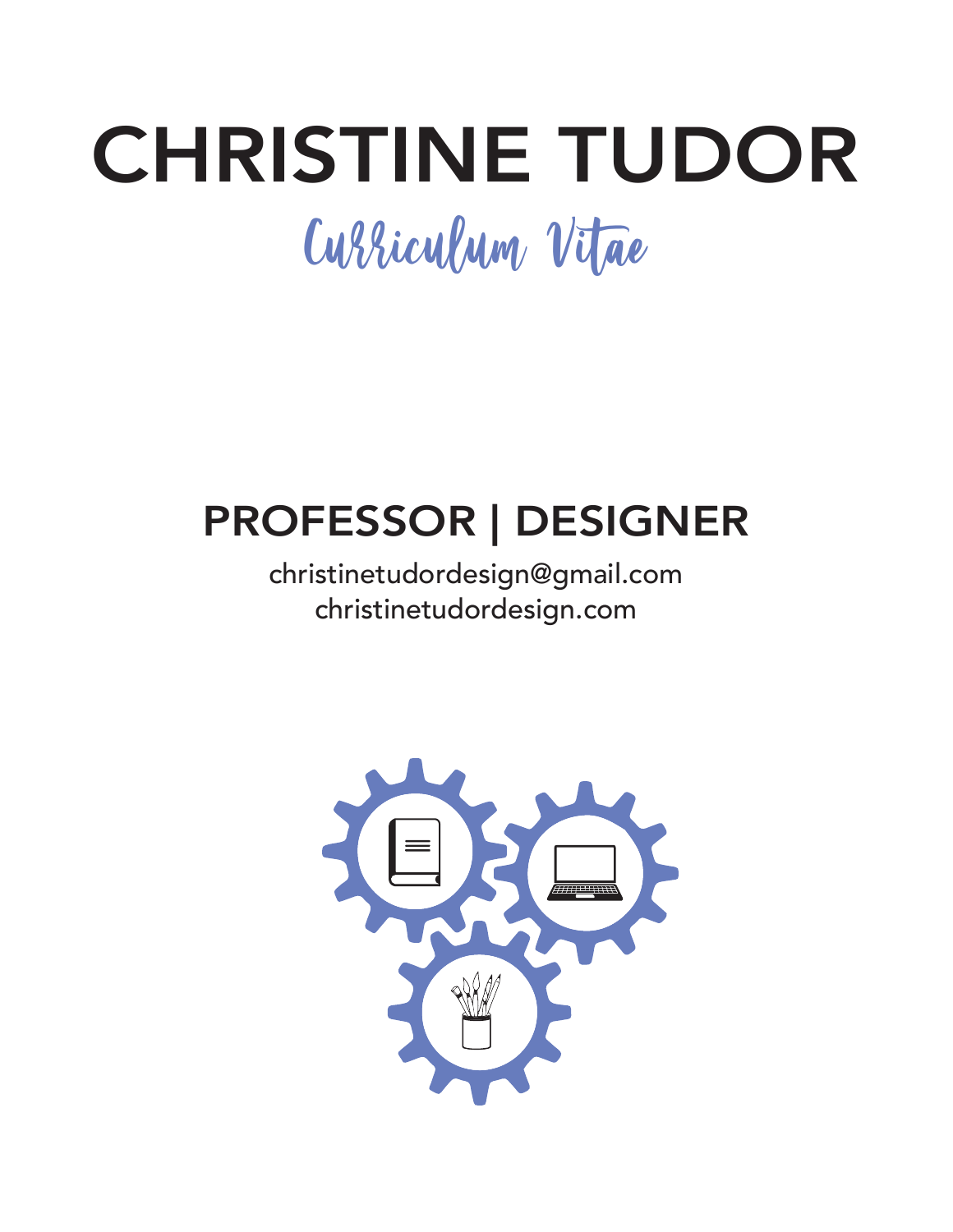# CHRISTINE TUDOR christinetudordesign@gmail.com

# TEACHING EXPERIENCE

#### Queensborough Community College CUNY, Bayside, NY

*Instructor (Adjunct)* | January 2019 - December 2019 Courses: Design for Desktop Publishing, Advertising Design and Layout

#### **Saint Joseph's College, Patchogue, NY**

*Instructor (Adjunct)* | January 2014 - May 2018

Courses: Advertising & Graphic Design, Design Workshop, Digital Photography, Introduction to Graphic Design/Graphic Design I

• Assisted chairperson by writing outlines for advanced graphic design and digital illustration courses for new bachelors degree program.

#### Nassau County Community College, Garden City, NY

*Assistant Professor (Adjunct)* | January 2007 - Present

Courses: Advertising Art, Computer Illustration, Digital Imaging, Graphic Design I & 2, Package Design, Typography for Graphic Design

- Teach computer graphics in computer lab and remote online.
- **.** "Art Forum" Presenter
- Women's Faculty Association (Events Co-coordinator, 2017) Plan and execute four thematic events on campus.

#### Farmingdale State College, SUNY, Farmingdale, NY

*Assistant Professor (Adjunct - Campus and Online)* | September 2003-December 2019 Courses: Desktop Publishing, Digital Illustration, Digital Imaging I, Graphic Design, History of Graphic Design, Principles of Color, Typography I & 2

- Develop and implement online content for Blackboard Learn art history coursework.
- Develop coursework for history, computer and studio classes.
- Train students on Adobe CS, Internet research and design.
- Assess student portfolios at department "Portfolio Night".
- Participate as a faculty judge for graduating students Senior Project.
- Volunteer as a faculty representative at department marketing table at a Suffolk County art show.

#### Suffolk County Community College, Riverhead, NY

*Instructor (Adjunct)* | August 2002-May 2003 Courses: Basic Graphic Design, Introduction to Computer-Based Design

#### **Briarcliffe College, Bethpage and Patchogue, NY**

*Instructor (Adjunct)* | January 2002-August 2003 Courses: Applied Color Theory, Basic Drawing, Introduction to Computers, Survey of Design, Survey of Painting and Drawing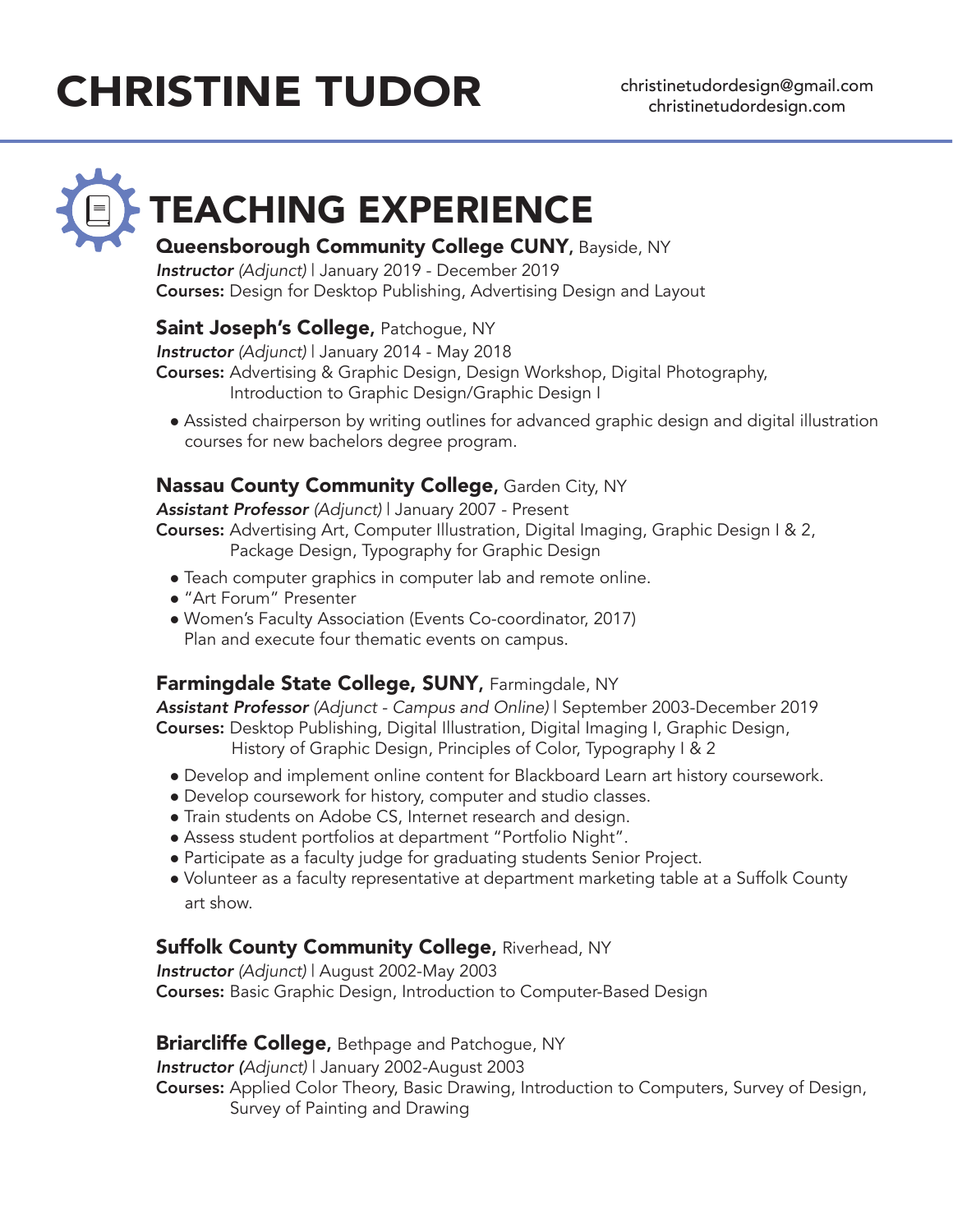#### **Katharine Gibbs School, Melville and Plainview, NY**

*Instructor (Full-time and Adjunct)* | January 1999-August 2003

Courses: Career Preparation, Computer Graphics I & 2, Computer Illustration, Digital Prepress, Drawing I & 2, Graphic Design I & 2, History of Graphic Design, Photo Concepts, Portfolio Presentation, Two-Dimensional Design, Typography 2

#### CEC Educator of the Year Nominee | 2001 & 2002

# K-12 EXPERIENCE

#### Archbishop Molloy High School, Briarwood, NY

*Art Teacher* (Full-time) | September 2021 -Present

Courses: Advanced Art Studio, Painting and 3D Drawing, Portfolio Art Studio, Studio in Art, 2-Dimensional Design and Drawing

#### New Visions: Advanced Math and Science III, Brooklyn, NY

*Art Teacher* (Full-time) | December 2019 -August 2021

Courses: Art I, Art II, Computer Graphics Art I

- Create and implement a new computer graphic arts curriculum
- Teach studio and computer- based art courses on campus and remote
- Assess the development of students and modified teaching styles toaccommodate different learning needs; differentiated instruction
- Translate lessons and assignments for ELL/ENL students
- Provide instructional support to students during office hours
- Co-plan Arts Showcase and Multicultural Pride Event

#### *Advisory Teacher*

- Lead daily advisory for a group of students for thirty minutes everyday focusing
- Engage in SEL discussions and academic check-ins

#### *Yearbook Advisor*

- Co-lead Yearbook Club
- Design a custom cover and layouts in 120 page yearbook
- Manage the image library

#### **Pathways College Prep School, St. Albans, NY**

Farmingdale State College, UHS (University in the High School),

*Assistant Professor (Adjunct* | July - August 2019)

Courses: History of Art, Introduction to Graphic Design

- Teach in lecture and studio classes with design apps.
- Organize and conduct guided lectures to art museums in New York City.

#### Art League of Long Island, Dix Hills, NY

*Instructor (Part-time)* | September 2016 - January 2018

- Teach studio and computer graphic design workshops for high school students.
- Develop new graphic and computer design workshops.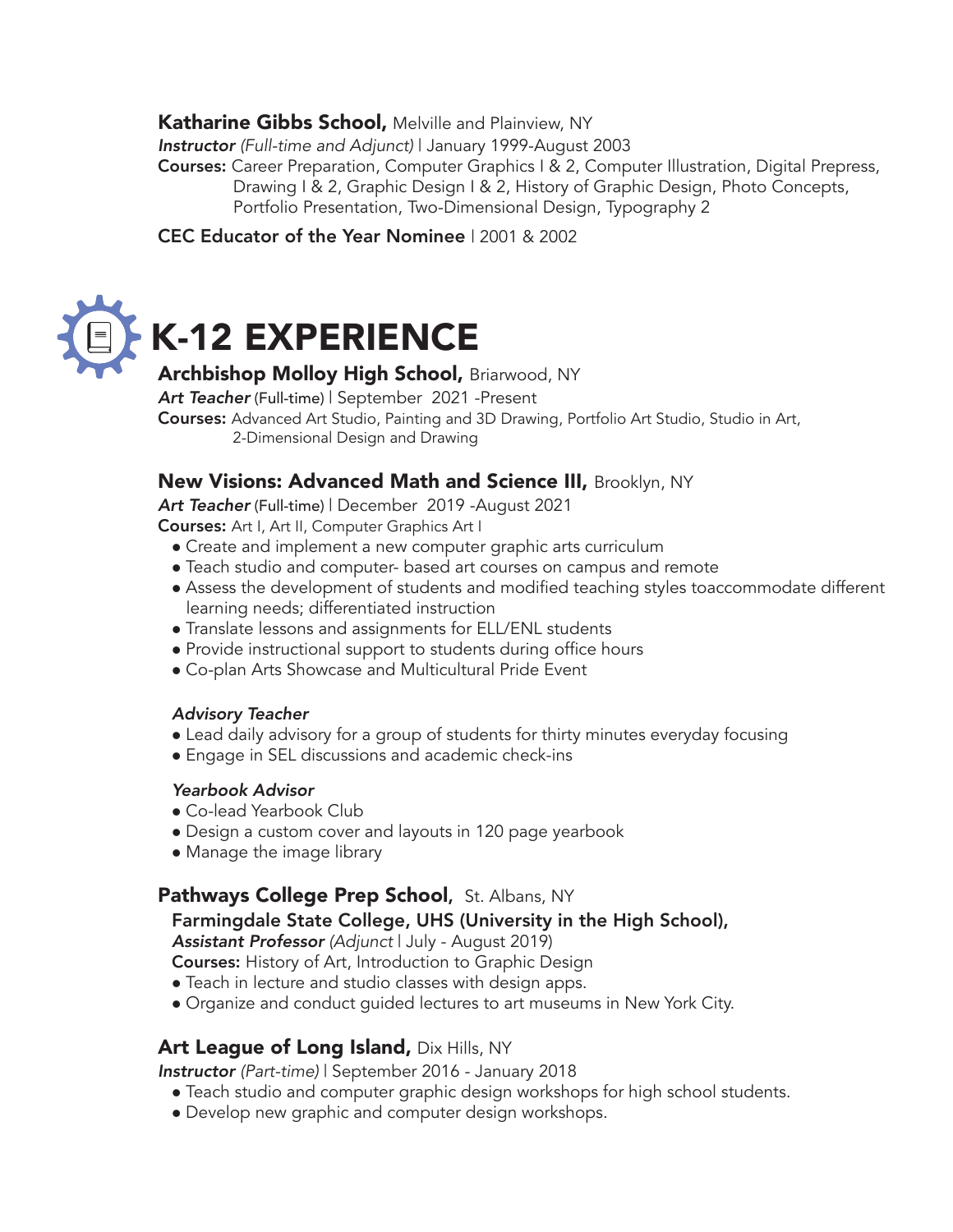

#### New York Islanders, East Meadow, NY

*Graphic Designer* (Part-time, Freelance) | December 2015 - July 2016

- Designed promotional material for Islanders community fundraising, amateur hockey events and Northwell Health Ice Center
- Edited and updated existing graphics for a variety of media (print, video board, web)
- Designed cohesive branding graphics for brochures and flyers for skating/hockey school
- Created signage, website graphics, print collateral and social media:

#### Newsday, Melville, NY

*Presentation Artist* (Part-time) | August 2003-March 2004

- Designed sales presentations, media kits, flyers, calendars and other advertising materials.
- Participated in newspaper redesign marketing meetings.
- Assisted NIE (Newsday in Education) with direct mail campaign to educators.

#### Peter Lang Publishing, New York, NY

*Marketing Supervisor* (Full-time) | June 1998-December 1998

- Directed staff in marketing projects.
- Profiled monographs for marketing campaigns.
- Designed advertisements and direct mail pieces.

#### **Vantage Press, Inc., New York, NY**

*Publicict,* (Full-time, Freelance) | January 1997-June 1998

- Marketed and coordinated promotional campaign for over one hundred authors.
- Composed and designed press releases and seasonal direct mail flyers.
- Prepared and registered copyright forms.
- Assisted Vice President in the discussion of marketing program to potential clients.
- Assisted in the hiring and training of new employees.
- Designed book covers, typeset and scanned and retouched images for print.



### VOLUNTEER

Fostering Footprints (fosteringfootprints.org) *Graphic Designer* | 2017-2018

- · Design marketing materials (press kit, social media campaign materials, newsletter).
- Participate in meetings for marketing and strategy.



### GROUP EXHIBITIONS

2022 Mills Pond House Gallery, "Long Island Landscape: From Awe to Action", Saint James, NY

- 2018 Farmingdale State College, Make It!, Hale Hall Gallery, Farmingdale, NY
- 2013 Brooklyn Art Library, The Sketchbook Project, Brooklyn, NY, Mobile Library
- 2012 Farmingdale State College, "Evolution", Farmingdale, NY
- 2010 SUNY Plaza, Farmingdale State College Faculty Exhibit, Albany, NY
- 2008 NYACLU Young Professionals, "Just Art '08" Art Auction and Benefit, Brooklyn, NY
- 2007 Nassau Community College, Women's History Month Show, Garden City, NY
- 2006 Mills Pond House Gallery, "Re-Flowering the Garden: Women and Nature", Saint James, NY
- 2004 Hutchins Gallery, Thesis Exhibition, Brookville, NY
- 1997 Klapper Gallery, International Human Rights Poster Exhibition, Flushing, NY